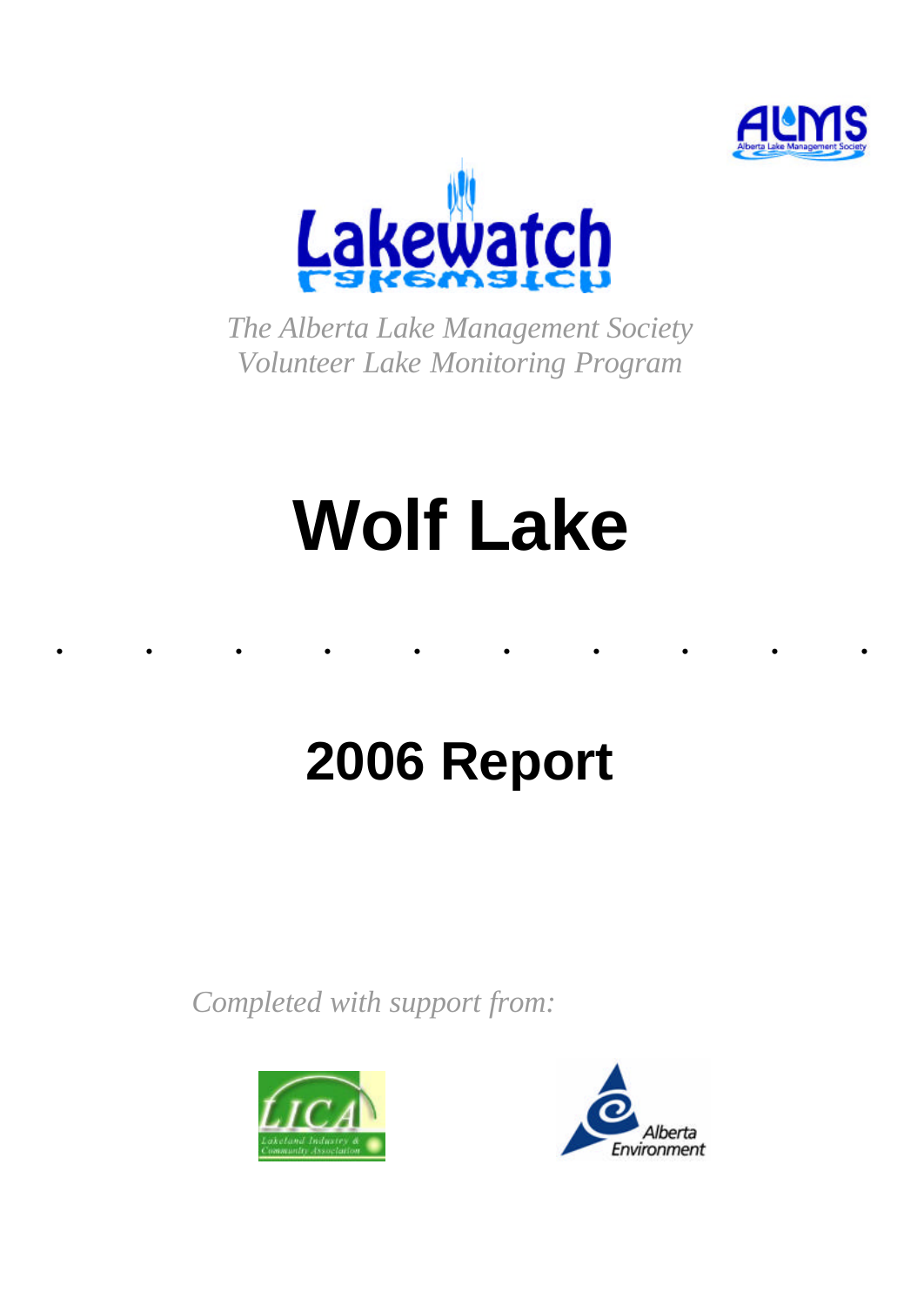## **Alberta Lake Management Society**

**Address:** PO Box 4283, Edmonton, Alberta, T6E 4T3 **Phone:** 780-702-ALMS **E-mail:** info@alms.ca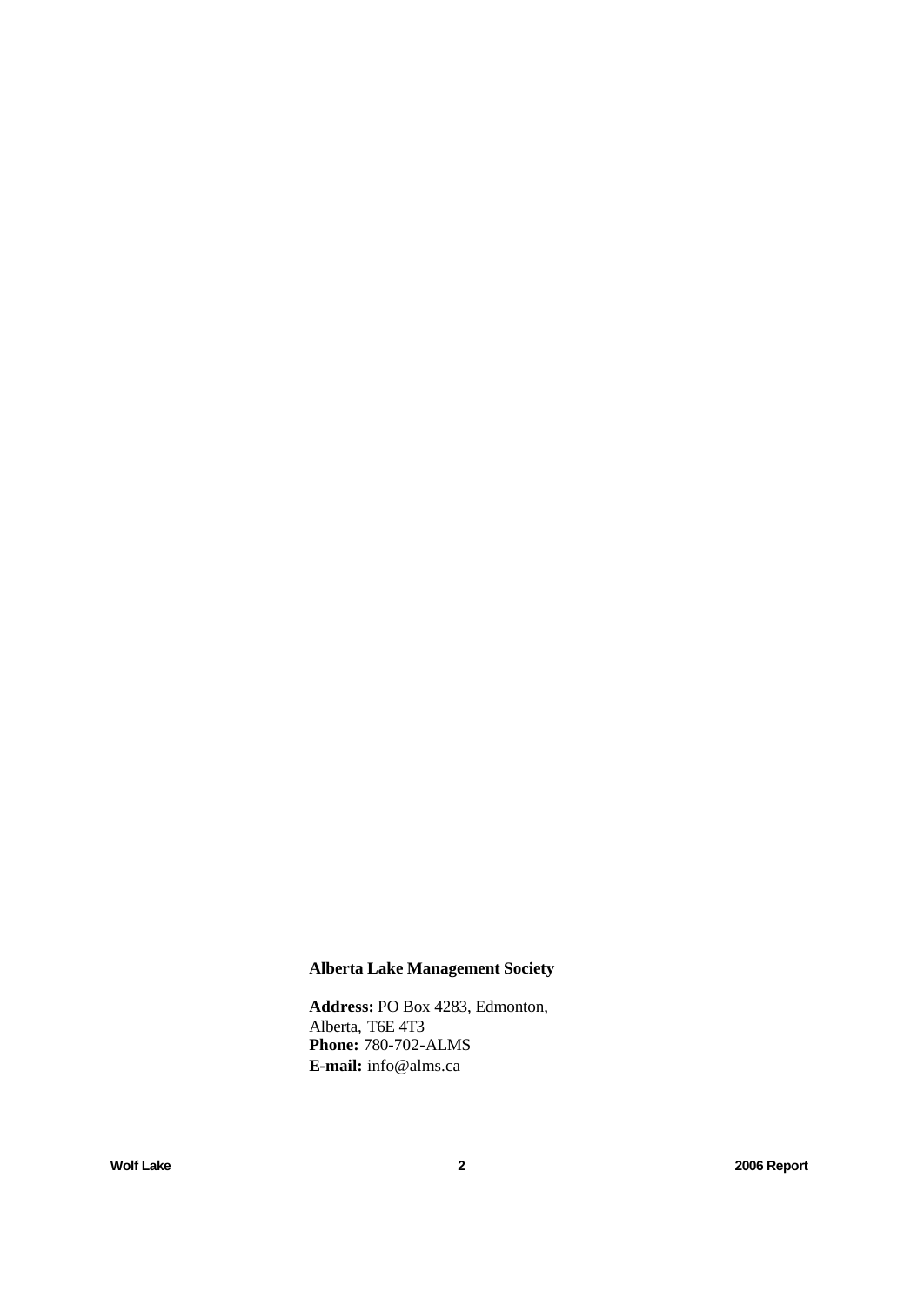*Water is integral to supporting and maintaining life on this planet as it moderates the climate, creates growth and shapes the living substance of all of Earth's creatures. It is the tide of life itself, the sacred source.*  David Suzuki (1997). The Sacred Balance.

## **Alberta Lake Management Society's Lakewatch Program**

Lakewatch has several important objectives, one of which is to collect and interpret water quality on Alberta Lakes. Equally important is educating lake users about their aquatic environment, encouraging public involvement in lake management, and facilitating cooperation and partnerships between government, the scientific community and lake users. Lakewatch Reports are designed to summarize basic lake data in understandable terms for a lay audience, and are not meant to be a complete synopsis of information about specific lakes. Additional information is usually available for lakes that have been included in Lakewatch and readers requiring more information are encouraged to seek these sources.

ALMS would like to thank all who express interest in Alberta's aquatic environments and particularly those who have participated in the Lakewatch program. These people prove that ecological apathy can be overcome and give us hope that our water resources will not be the limiting factor in the health of our environment.

## **Acknowledgements**

The Lakewatch program is made possible through the Lakewatch Chairs, Théo Charette and Ron Zurawell, and the volunteers. George Walker and Brad Kappel were the main volunteers for Wolf Lake. They supplied the watercraft and made sampling possible through the dedication of their time. Our summer field technicians and volunteer coordinators, Megan Mclean and Amanda Krowski, were valuable additions and contributors to this year's program. Numerous Alberta Environment staff also contributed to successful completion of the 2006 program. Project Technical Coordinator, Shelley Manchur was instrumental in planning and organizing the field program. Technologists, Mike Bilyk, Brian Jackson and John Willis were involved in the logistics planning and training aspects of the program. Doreen LeClair was responsible for data management. Théo Charette (ALMS Director) was responsible for program administration and planning. Théo Charette, Ron Zurawell (Limnologist, AENV), and Lori Nuefeld (ALMS Director) prepared the original report, which was updated with summer 2006 data by Zofia Taranu, Erika Brown and Jesse Vermaire. Alberta Environment and the Lakeland Industry & Community Association (LICA) were the main sponsors for the Lakewatch program.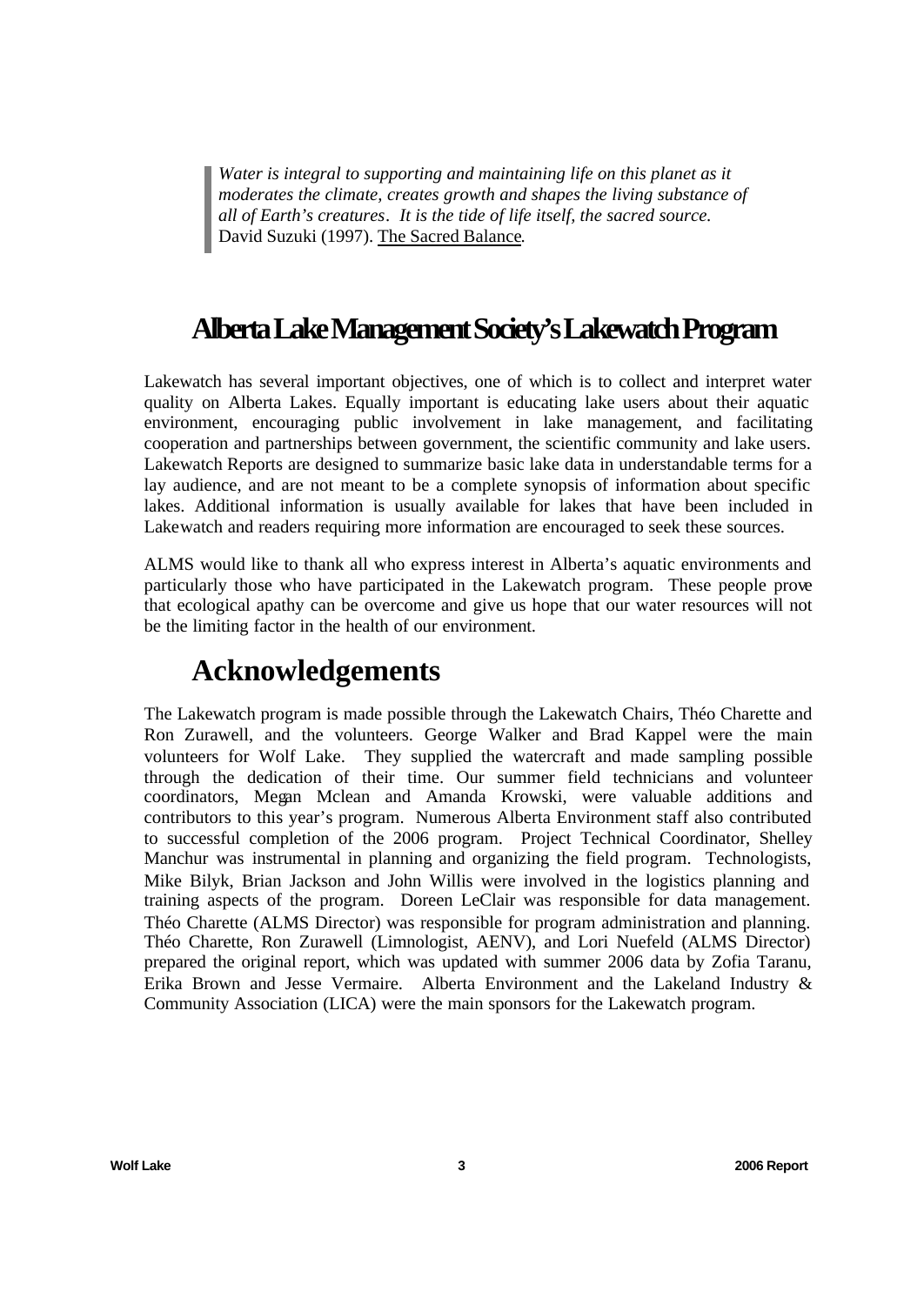## **Wolf Lake**

Wolf Lake is a beautiful lake located just south of the Primrose Lake Air Weapons Range. It is popular for its northern pike and walleye fishery, low-density campground and minimal boat traffic. The lake is situated approximately 70 km north of the town of Bonnyville and 310 km northeast of the city of Edmonton. To reach the lake from Edmonton, take Highway 28 northeast to Bonnyville, then Highway 41 north to the hamlet of La Corey. Drive west on Highway 55 and once the hamlet of Iron River is reached, continue for 5.5 km heading west, then turn north onto an all weather road that eventually winds its way to Wolf Lake. The lake's name is a translation from the Cree *Mahikan Sakhahegan.* In 1911, wolves near



**Figure 1:** Bathymetry of Wolf Lake.

the lake were reported to have chased a fur-buyer's sleigh for quite a distance (Chipeniuk 1975).

A road to the lake was built in 1963 by the Department of Lands and Forests. A campground, Wolf Lake Provincial Recreation Area, is located on the south shore. It is open from 1 May to 30 September and provides 65 campsites, pump water, a sewage disposal facility, a boat launch and a sandy beach. The campground is heavily forested and has been left, as much as possible, in its natural state. There is no defined swimming area and no day-use area, but day-users are welcome to use the facilities at a campsite.

The drainage basin of Wolf Lake is 22 times the size of the lake. Most of the watershed is located northeast of the lake. The outlet, the Wolf River, flows east to the Sand River, which eventually joins the Beaver River. Wolf Lake is located in the Moist Mixedwood Subregion of the Boreal Mixedwood Ecoregion. The dominant trees in dry areas are trembling aspen, balsam poplar, jack pine, and white spruce. In wet areas, black spruce, willows, and sedges grow.

Wolf Lake is large  $(31.5 \text{ km}^2)$  and has three distinct basins. The northwest basin slopes rapidly to a maximum depth of 15.5 m; most of it is deeper than 10 m. The central basin has a maximum depth of 20.5 m, but a large part of it is less than 6 m deep. The eastern basin is long and narrow and contains the deepest part of the lake. It drops off steeply to a maximum depth of about 38 m.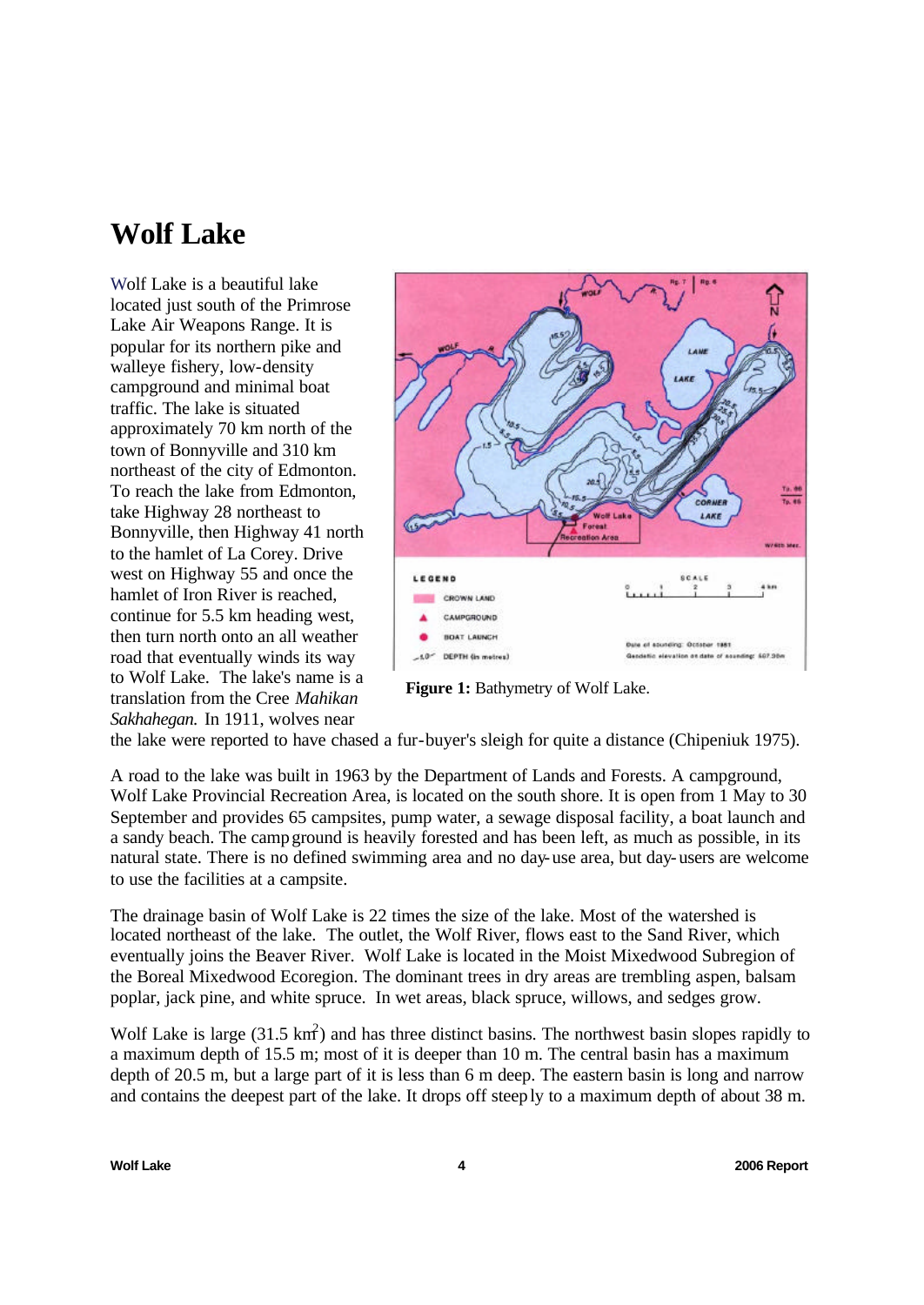The average concentrations of algae in Wolf Lake are quite low, but the water turns green in early spring and midsummer. Large areas of dense aquatic vegetation are present in the western basin of the lake, whereas other areas support a low density of plants.

## **Results**

#### *Water Levels*

The Wolf Lake water levels fluctuated by roughly 0.7 m between 1993 and 2006. The maximum lake level for this period was observed during the June 1996 sampling year, where lake elevation rea ched 597.758 m above sea level. A minimum was recorded in October of 1999 at which point lake elevation decreased to 597.098 m above sea level. From 1996 to 1999, the lake water level briefly declined, however, increased in 2000 and has remained somewhat constant for the last 6 years, with the exception of a peak in 2005, measuring 597.671 m above sea level.



**Figure 2.** Historical water levels for Wolf Lake

#### *Water Temperature and Dissolved Oxygen*

*Water temperature and dissolved oxygen profiles in the water column can provide information on water quality and fish habitat. Please refer to the end of this report for descriptions of technical terms.*

In summer 2006, Wolf Lake exhibited strong thermal stratification of its water column, where thermal stratification refers to the condition where water temperature changes by more than one degree within one-meter depth (**Figure 3**). Stratification occurred at a depth of 6 to 9 meters in early summer and then deepened to 9 to 12 meters by early September. The entire lake was well aerated during early summer (i.e., above the acute provincial guideline for the protection of aquatic life (5 mg/L)). By mid-July to September, however, dissolved oxygen concentrations dropped quickly to anoxic levels under the line of thermal stratification (i.e., only summer waters remained well- aerated).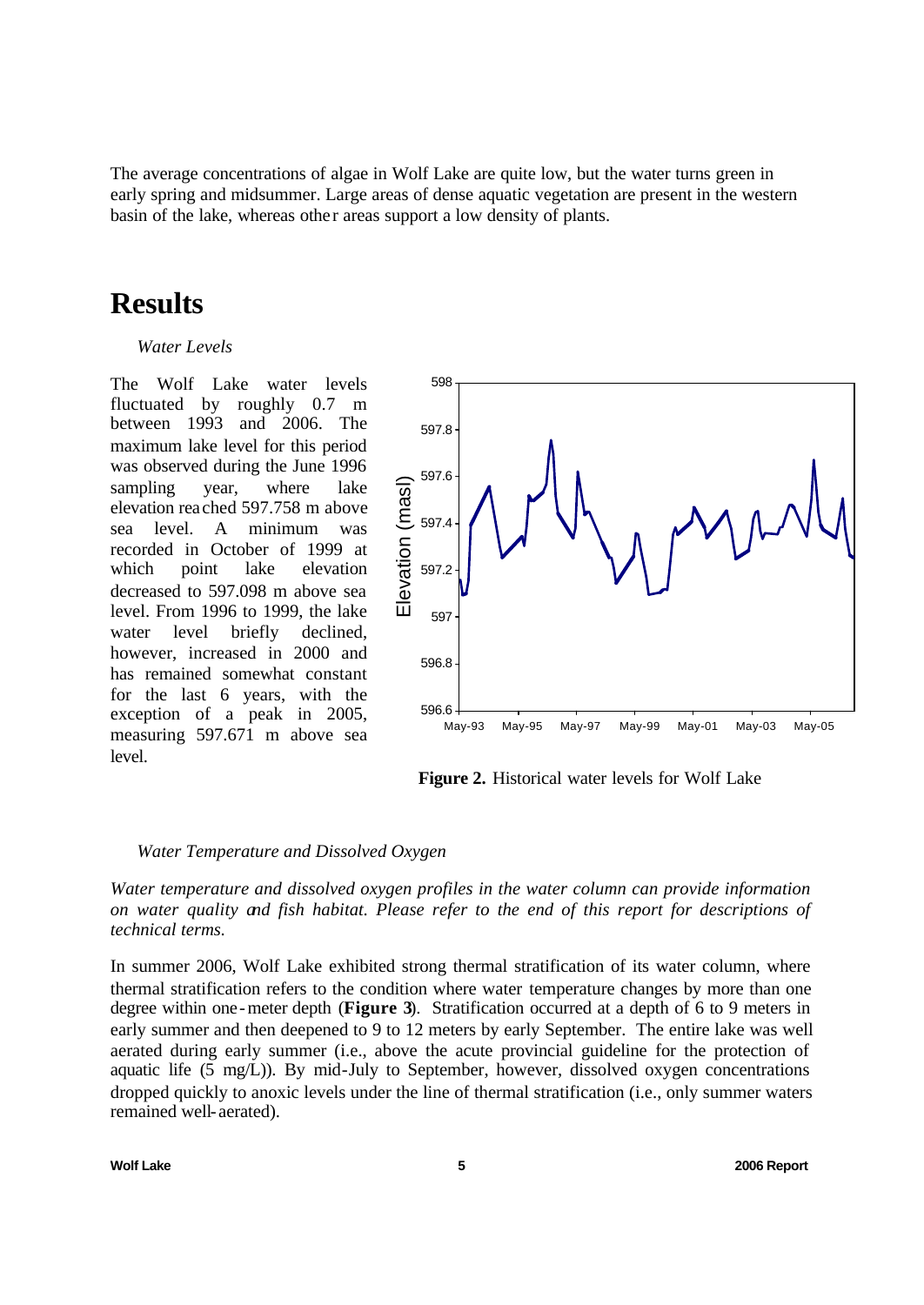

**Figure 3.** Temperature and oxygen concentration with depth of Wolf Lake, summer 2006.

#### *Water clarity and Secchi disk depth*

*During the melting of snow and ice in spring, lake water can become cloudy from silt transported into the lake. Lake water usually clears in late spring but then becomes more turbid with increased algal biomass as the summer progresses. The easiest and most widely used measure of lake water clarity is the Secchi disk depth.*

In 2006, Wolf Lake's water column was quite clear, with a Secchi disk depth of 3.5 m. Water clarity increased slightly from August to September, following the decrease in algal biomass, or water greenness observed during this time period (**Figure 4**). Thus water clarity was lowest from mid-June to early August and increased after this point as algal biomass decreased.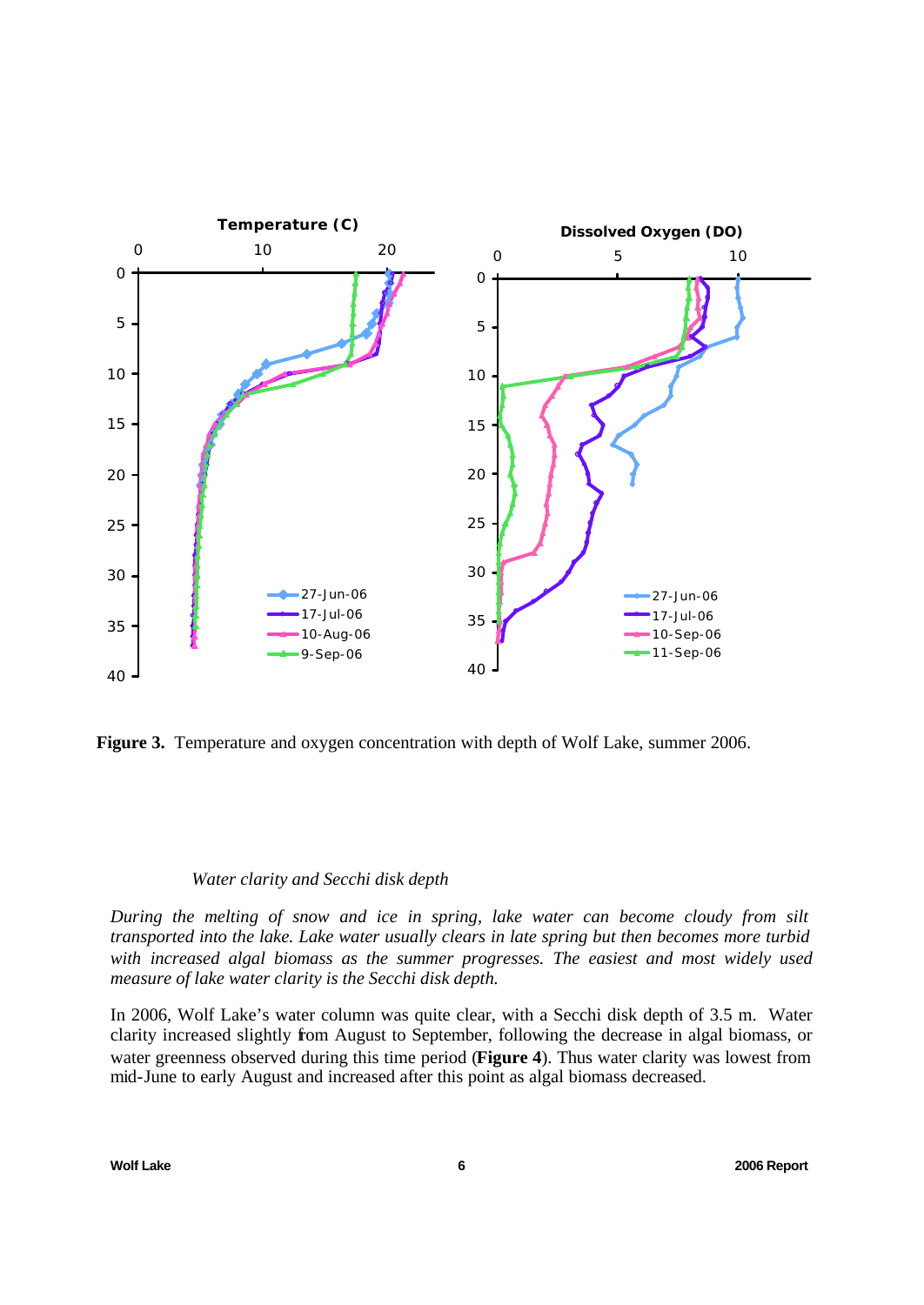#### *Water chemistry*

Wolf Lake had moderate nutrient concentrations and algal biomass compared to other lakes in Canada, and as such is considered to be a mesotrophic lake (Refer to: *Trophic status based on lake water characteristics: brief introduction to Limnology at the end of this report)*. In the context of the province of Alberta, where lakes are naturally nutrient-rich, Wolf Lake has lower than average algae and nutrients concentrations. In 2006, TP concentrations were high right after spring mixing, decreased as algae consumed the nutrients during mid-summer months,



**Figure 4:** Total phosphorus & chlorophyll-*a* (amount of algae) concentrations, and Secchi disk depth in Wolf Lake, summer 2006.

and increased once more during the fall overturn. Typically, phosphorus concentrations in Alberta lakes increase during the summer, as a result of recycling of nutrients from bottom sediments. In Wolf Lake, the sediments do not appear to be a significant source of nutrients during summer, which is unusual for a lake in Alberta. Chlorophyll *a*, which is a measure of algal biomass, followed patterns in total phosphorus concentrations up until the end of the growing season where the decrease in algal biomass, and thus consumption, caused an increase in phosphorus (**Figure 4**). Wolf Lake's watershed is quite pristine, which explains the lake's cleanliness and beauty. These findings demonstrate the importance of sound watershed management and protection.

Like most lakes in Alberta, Wolf Lake is well buffered from acidification; its pH of 8.6 is well above that of pure water (i.e., pH 7). Bicarbonate, calcium, magnesium, and sodium are the dominant ions in Wolf Lake (**Appendix 1**). The concentrations of most ions and nutrients remained constant since the 1980s, indicating no change in hydrology. Major nutrients (P, N) and water clarity have not changed much, likely because the watershed remains mostly pristine. In general, there is a lack of water quality information for Wolf Lake.

The average concentrations of various heavy metals (as total recoverable concentrations) were below CCME guidelines for the Protection of Freshwater Aquatic Life. Results of the metal analyses, compared to guideline values, are listed in **Appendix 2**. Further sampling of Wolf Lake is required to detect long-term trends in water quality.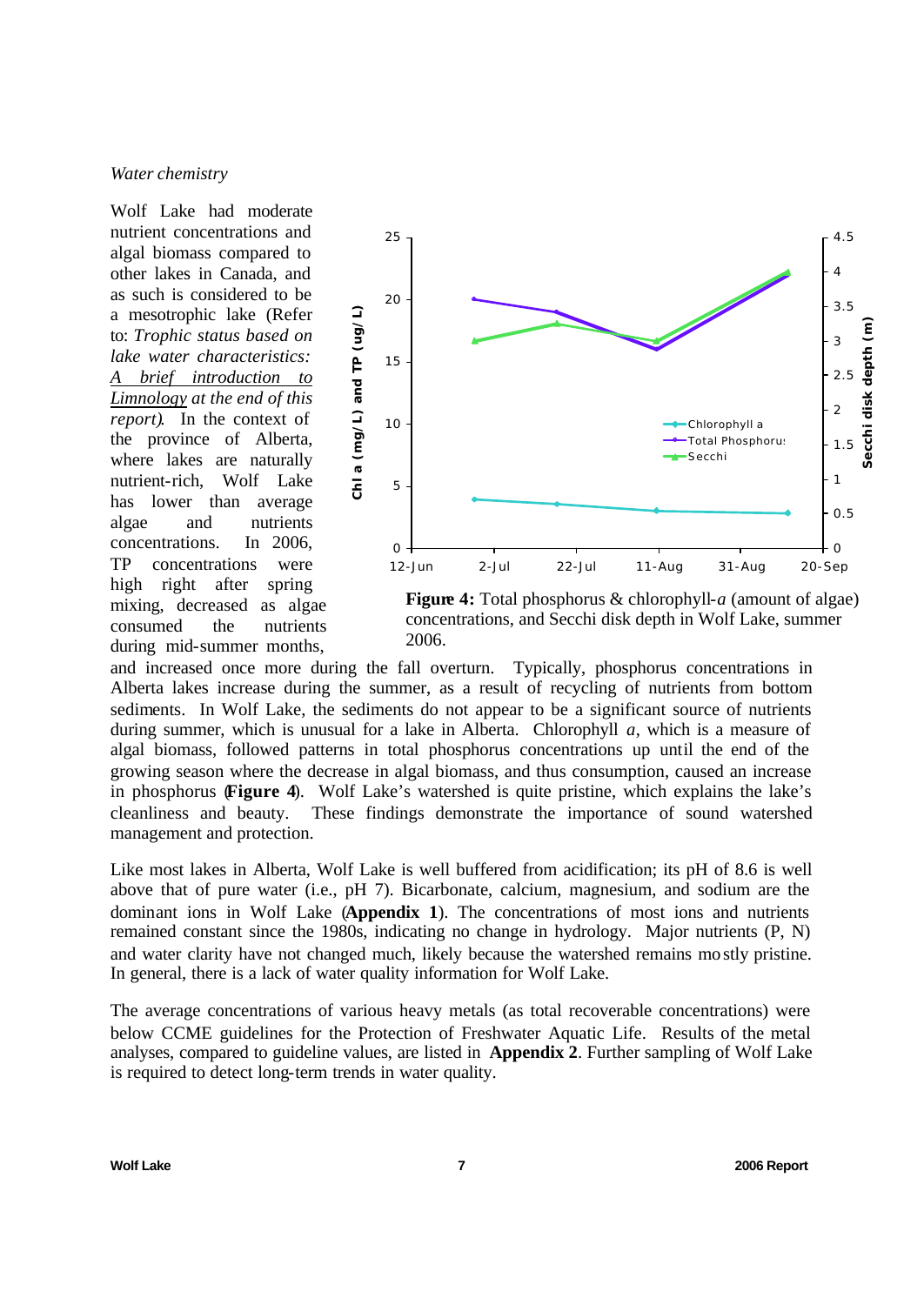## **Appendix 1**

| <b>Table1:</b> Mean chemical characteristics of Wolf Lake. |                |      |      |  |  |
|------------------------------------------------------------|----------------|------|------|--|--|
| Parameter                                                  | 1981           | 2005 | 2006 |  |  |
| Total $P(\mu g/L)$                                         | 25             | 22   | 19   |  |  |
| TDP $(\mu g/L)$                                            | 10             | 6.6  | 8.3  |  |  |
| Chlorophyll $a$ ( $\mu$ g/L)                               | 7.9            | 4.6  | 3.3  |  |  |
| Secchi disk depth (m)                                      | 2.8            | 3.5  | 3.3  |  |  |
| Total $N(\mu g/L)$                                         | 911            | 830  | 825  |  |  |
| $NO2+3 (µg/L)$                                             | < 8            | 6    | ?5   |  |  |
| $NH_4$ ( $\mu$ g/L)                                        | $<$ 35         | 25   | 14   |  |  |
| $Ca$ (mg/L)                                                | 30             | 30   | 30   |  |  |
| $Mg$ (mg/L)                                                | 16             | 15   | 16   |  |  |
| Na(mg/L)                                                   | 11             | 12   | 12   |  |  |
| $K$ (mg/L)                                                 | $\overline{2}$ | 2.1  | 2.0  |  |  |
| $SO_4$ (mg/L)                                              | $\overline{2}$ | 3    | 5    |  |  |
| $Cl$ (mg/L)                                                | 1              | 0.9  | 1.15 |  |  |
| $CO3$ (mg/L)                                               | 0.3            | 7    | 7.7  |  |  |
| HCO <sub>3</sub> (mg/L)                                    | 189            | 180  | 182  |  |  |
| Total Alkalinity (mg/L CaCO <sub>3</sub> )                 | 156            | 159  | 162  |  |  |
| pH                                                         | $7.4 - 8.5$    | 8.5  | 8.6  |  |  |
| Total dissolved solids (mg/L)                              | 156            | 156  | 161  |  |  |
| Dissolved Organic Carbon (mg/L)                            | 13             | 15   |      |  |  |

Note. TDP = total dissolved phosphorus,  $NO<sub>2+3</sub>$  = nitrate+nitrite,  $NH<sub>4</sub>$  = ammonium, Ca  $=$  calcium, Mg = magnesium, Na = sodium, K = potassium, SO<sub>4</sub> = sulfate, Cl = chloride,  $HCO<sub>3</sub> = bicarbonate, CO<sub>3</sub> = carbonate.$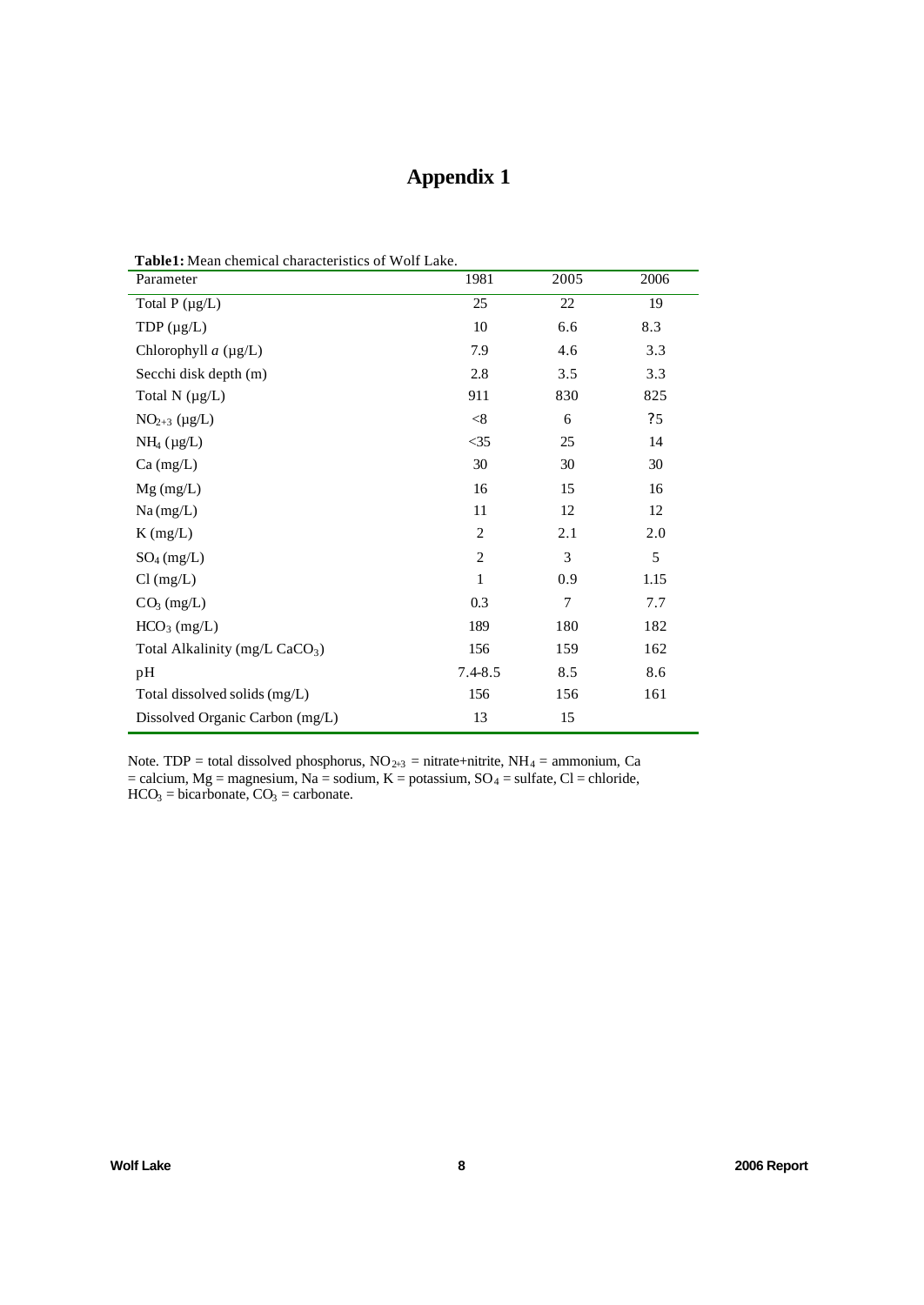## **Appendix 2**

| <b>Metals</b> (total) | 2005     | 2006    | <b>Guidelines</b> |
|-----------------------|----------|---------|-------------------|
| ALUMINUM ug/L         | 4.04     | 18.99   | $100^a$           |
| ANTIMONY ug/L         | 0.021    | 0.0153  | 6 <sup>e</sup>    |
| ARSENIC ug/L          | 0.944    | 0.9525  | 5                 |
| BARIUM ug/L           | 32       | 31.5    | $1000^{\circ}$    |
| BERYLLIUM ug/L        | < 0.003  | < 0.003 | $100^{d,f}$       |
| BISMUTH ug/L          | < 0.001  | 0.0061  |                   |
| <b>BORON</b> ug/L     | 54.7     | 55.5    | $5000^{6,6}$      |
| CADMIUM ug/L          | 0.0024   | 0.0029  | $0.085^b$         |
| CHROMIUM ug/L         | 0.123    | 0.07    |                   |
| COBALT ug/L           | 0.0188   | 0.01125 | 1000 <sup>f</sup> |
| COPPER ug/L           | 0.176    | 0.241   | $4^{\circ}$       |
| IRON ug/L             | 35.4     | 34      | 300               |
| FLUORIDE mg/L         | 0.17     |         | 1.5               |
| LEAD ug/L             | 0.0366   | 006445  | $7^{\circ}$       |
| LITHIUM ug/L          | 11.3     | 13.6    | 2500 <sup>g</sup> |
| MANGANESE ug/L        | 33.5     | 19.25   | 200 <sup>g</sup>  |
| MOLYBDENUM ug/L       | 0.328    | 0.331   | $73^d$            |
| NICKEL ug/L           | < 0.005  | 0.172   | $150^{\circ}$     |
| SELENIUM ug/L         | 0.104    | < 0.1   | 1                 |
| STRONTIUM ug/L        | 121      | 115.5   |                   |
| SILVER ug/L           | 0.0022   | 0.0022  |                   |
| THALLIUM ug/L         | < 0.0003 | 0.00165 | 0.8               |
| THORIUM ug/L          | 0.0039   | 0.00695 |                   |
| TIN ug/L              | 0.0332   | < 0.03  |                   |
| TITANIUM ug/L         | 0.481    | 0.6485  |                   |
| URANIUM ug/L          | 0.103    | 0.105   | 100 <sup>e</sup>  |
| VANADIUM ug/L         | 0.0845   | 0.1078  | 100 <sup>fg</sup> |
| $ZINC$ ug/L           | 8.35     | 2.315   | 30                |

With the exception of fluoride (which reflects the mean concentration of dissolved fluoride), values represent means of total recoverable metal concentrations.<br><sup>a</sup> Based on pH = 6.5; calcium ion concentration  $[Ca^{+2}] = 4$  mg/L; and dissolved organic carbon

concentration  $[DOC] = 2$  mg/L.

<sup>b</sup> Based on water Hardness of 300 mg/L (as CaCO<sub>3</sub>).<br>
<sup>c</sup> Based on water Hardness > 180 mg/L (as CaCO<sub>3</sub>).

<sup>d</sup> CCME interim value.

<sup>e</sup> Based of Canadian Drinking Water Quality guideline values.

f Based of CCME Guidelines for Agricultural Use (Livestock Watering).

<sup>g</sup> Based of CCME Guidelines for Agricultural Use (Irrigation).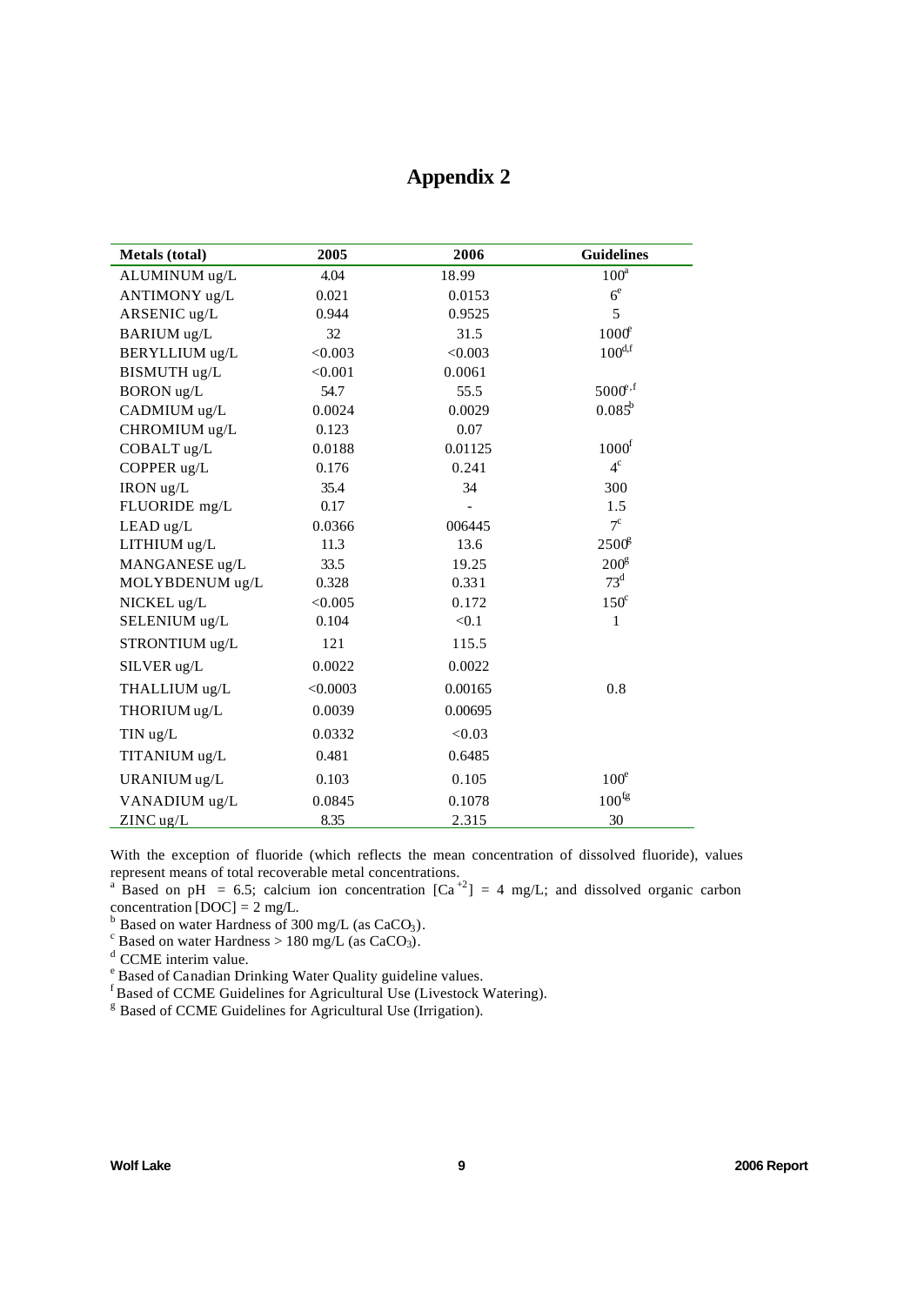## A brief introduction to Limnology

## *Indicators of water quality*

Water samples are collected in Lakewatch to determine the water quality of lakes. Though not all encompassing, the variables collected in Lakewatch are sensitive to human activities in watersheds that can cause degraded water quality. For example, nutrients such as phosphorus and nitrogen are important determinants of lake productivity. The concentrations of these nutrients in a lake are impacted (typically elevated) by land use changes such as increased crop production or livestock grazing. Elevated nutrient concentrations can cause increases in undesirable algae blooms resulting in low dissolved oxygen concentrations, degraded habitat for fish and noxious smells. A large increase in nutrients over time may also indicate sewage inputs which in turn may result in other human health concerns associated with bacteria or the protozoan *Cryptosporidium*.

### *Temperature and mixing*

Water temperature in a lake dictates the behavior of many chemical parameters responsible for water quality. Heat is transferred to a lake at its surface and slowly moves downward depending on water circulation in the lake. Lakes with a large surface area or a small volume tend to have greater mixing due to wind. In deeper lakes, circulation is not strong enough to move warm water to depths typically greater than 4 or 5 m and as a result cooler denser water remains at the bottom of the lake. As the difference in temperature



**Fig. 1**: Difference in the circulation of the water column depending on thermal stratification.

between warm surface and cold deeper water increases, two distinct layers are formed. Limnologists call these layers of water the **epilimnion** at the surface and the **hypolimnion** at the bottom. The layers are separated by a transition layer known as the **metalimnion** which contains the effective wall separating top and bottom waters called a **thermocline** . A thermocline typically occurs when water temperature changes by more than one degree within one meter depth. The hypolimnion and epilimnion do not mix, nor do elements such as oxygen supplied at the surface move downward into the hypolimnion. In the fall, surface waters begin to cool and eventually reach the same temperature as hypolimnetic water. At this point the water mixes from top to bottom in what is called a **turnover** event. Surface water cools further as ice forms and again a thermocline develops this time with 4?C water at the bottom and 0?C water on the top.

Another turnover event occurs in spring when surface waters warm to 4?C. Lakes with this mixing pattern of two stratification periods and two turnover events are called **dimictic** lakes. In shallower lakes, the water column may mix from top to bottom most of the ice-free season with occasional stratification during periods of calm warm conditions. Lakes that mix frequently are termed **polymictic** lakes. In our cold climate, many shallow lakes are **cold monomictic**meaning a thermocline develops every winter, there is one turnover event in spring but the remainder of the ice free season the lake is polymictic.

## *Dissolved Oxygen*

Oxygen enters a lake at the lake surface and throughout the water column when produced by photosynthesizing plants, including algae, in the lake. Oxygen is consumed within the lake by respiration of living organisms and decomposition of organic material in the lake sediments. In lakes that stratify (see temperature above), oxygen that dissolves into the lake at the surface cannot mix downward into the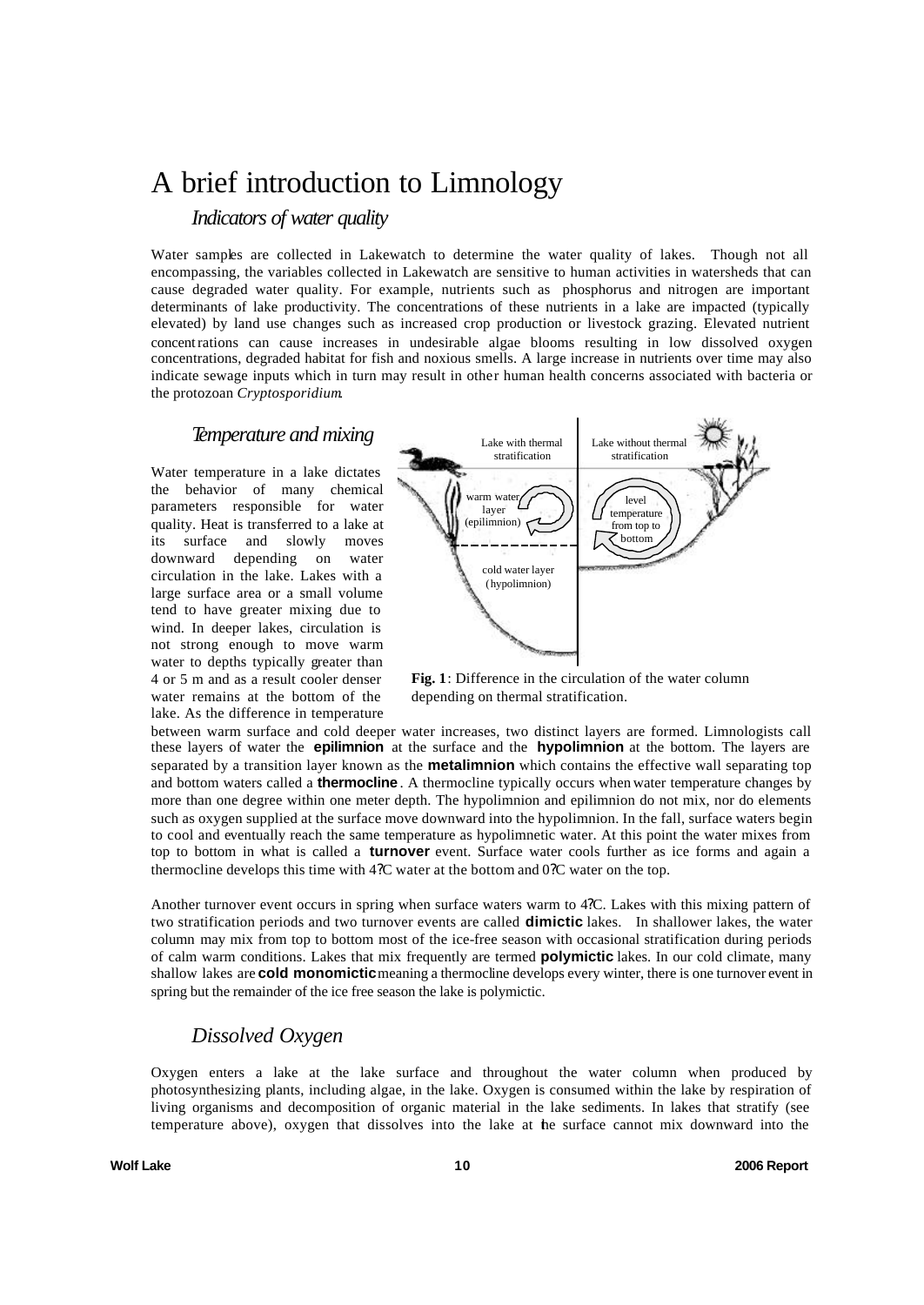hypolimnion. At the same time oxygen is depleted in the hypolimnion by decomposition. The result is that the hypolimnion of a lake can become **anoxic**, meaning it contains little or no dissolved oxygen. When a lake is frozen, the entire water column can become anoxic because the surface is sealed off from the atmosphere. Winter anoxic conditions can result in a fish-kill which is particularly common during harsh winters with extended ice-cover. Alberta Surface Water Quality Guidelines suggest dissolved oxygen concentrations (in the epilimnion) must not decline below 5 mg/L and should not average less than 6.5 mg/L over a seven-day period. However, the guidelines also require that dissolved oxygen concentrations remain above 9.5 mg /L in areas where early life stages of aquatic biota, particularly fish, are present.

#### *General Water Chemistry*

Water in lakes always contains substances that have been transported by rain and snow or have entered the lake in groundwater and inflow streams. These substances may be dissolved in the water or suspended as particles. Some of these substances are familiar minerals, such as sodium and chloride, which when combined form table salt, but when dissolved in water separate into the two electrically charged components called **ions**. Most dissolved substances in water are in ionic forms and are held in solution due to the polar nature of the water molecule. **Hydrophobic** (water-fearing) compounds such as oils contain little or no ionic character, are non-polar and for this reason do not readily dissolve in water. Although hydrophobic compounds do not readily dissolve, they can still be transported to lakes by flowing water. Within individual lakes, ion concentrations vary from year to year depending on the amount and mineral content of the water entering the lake. This mineral content can be influenced by the amount of precipitation and other climate variables as well as human activities such as fertilizer and road salt application.

## *Phosphorus and Nitrogen*

Phosphorus and nitrogen are important nutrients limiting the growth of algae in Alberta lakes. While nitrogen usually limits agricultural plants, phosphorus is usually in shortest supply in lakes. Even a slight increase of phosphorus in a lake can, given the right conditions, promote algal blooms causing the water to turn green in the summer and impair recreational uses. When pollution originating from livestock manure and human sewage enters lakes not only are the concentrations of phosphorus and nitrogen increased but nitrogen can become a limiting nutrient which is thought to cause blooms of toxic algae belonging to the cyanobacteria. Not all cyanobacteria are toxic, however, the blooms can form decomposing mats that smell and impair dissolved oxygen concentrations in the lake.

## *Chlorophyll a*

Chlorophyll  $a$  is a photosynthetic pigment that green plants, including algae, possess enabling them to convert the sun's energy to living material. Chlorophyll *a* can be easily extracted from algae in the laboratory. Consequently, chlorophyll *a* is a good estimate of the amount of algae in the water. Some highly productive lakes are dominated by larger aquatic plants, known as macrophytes, rather than suspended algae. In these lakes, chlorophyll *a* and nutrient values taken from water samples do not include productivity from large aquatic plants. As a result, lakes like Chestermere which are dominated by macrophytes can be at a lower trophic state than if macrophyte biomass was included. Unfortunately, the productivity and nutrient cycling contributions of macrophytes are difficult to sample accurately and are therefore not typically included in trophic state indices.

## *Secchi Disk Depth*

Lakes that are clear are more attractive for recreation, whereas those that are turbid or murky are considered by lake users to have poor water quality. Secchi disk depth is the oldest, simplest, and quickest quantitative measure of water clarity. A Secchi disk is a black and white disk that is lowered down through the water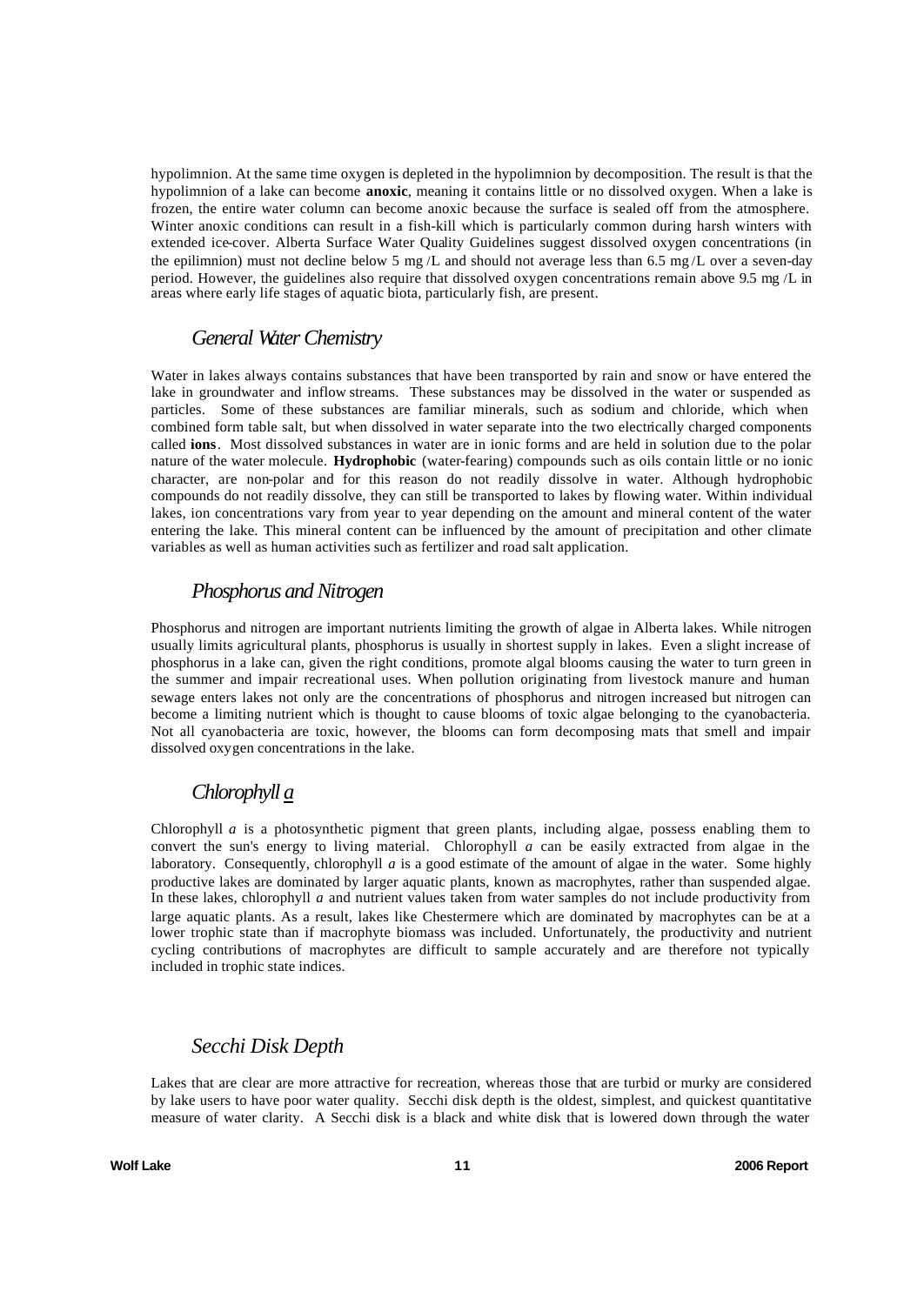column until it can no longer be seen. Secchi disk depth is the midpoint between the depth at which it disappears when lowered and reappears when it is pulled up again. The Secchi disk depth in lakes with high algal biomass will generally be shallow. However, Secchi disk depth is not only affected by algae. High concentrations of suspended sediments, particularly fine clays or glacial till, are common in plains or mountain reservoirs of Alberta. Mountain reservoirs may have exceedingly shallow Secchi disk depths despite low algal growth and nutrient concentrations.

The euphotic zone, calculated as twice the Secchi disk depth, is the portion of the water column that has sufficient light for aquatic plants to grow. Murky waters, with shallow Secchi depths, can prevent aquatic plants from growing on the lake bottom. Aquatic plants are important because they ensure clear lake water by reducing shoreline erosion and stabilizing lake bottom sediments. Many lakes in Alberta are shallow and have bottom sediments with high concentrations of nutrients. Without aquatic plants, water quality may decline in these lakes due to murky, sediment-laden water and excessive algal blooms. Maintaining aquatic plants in certain areas of a lake is often essential for ensuring good water clarity and a healthy lake as many organisms, like aquatic invertebrates and fish, depend on aquatic plants for food and shelter.

### *Trophic state*

Trophic state is a classification system for lakes that depends on fertility and is a useful index for rating and comparing lakes. From low to high nutrient and algal biomass (as chlorophyll) concentrations, the trophic states are: **oligotrophic**, **mesotrophic**, **eutrophic** and **hypereutrophic**. The nutrient and algal biomass concentrations that define these categories are shown in the following table, a figure of Alberta lakes compared by trophic state can be found on the ALMS website. A majority of lakes in Alberta are meso- to eutrophic because they naturally contain high nutrient concentrations due to our deep fertile soils. Thus, lakes in Alberta are susceptible to human impacts because they are already nutrient-rich; any further nutrient increases can bring about undesirable conditions illustrated in Fig 2.



**Fig. 2** : Suggested changes in various lake characteristics with eutrophication. From "Ecological Effects of Wastewater", 1980

| Trophic state  | <b>Total Phosphorus</b><br>$(\mu g/L)$ | <b>Total Nitrogen</b><br>$(\mu g/L)$ | Chlorophyll a<br>$(\mu g/L)$ | Secchi Depth<br>(m) |
|----------------|----------------------------------------|--------------------------------------|------------------------------|---------------------|
| Oligotrophic   | < 10                                   | < 350                                | < 3.5                        | >4                  |
| Mesotrophic    | $10 - 30$                              | $350 - 650$                          | $3.5 - 9$                    | $4 - 2$             |
| Eutrophic      | $30 - 100$                             | $650 - 1200$                         | $9 - 25$                     | $2 - 1$             |
| Hypereutrophic | >100                                   | >1200                                | > 25                         | $<\,$ l             |

## **Trophic status based on lake water characteristics.**

Note: These values are from a detailed study of global lakes reported in Nurnberg 1996. Alberta Environment uses slightly different values for TP and CHL based on those of the OECD reported by Vollenweider (1982). The AENV and OECD cutoffs for TP are 10, 35 and 100; for CHL are 3, 8 and 25. AENV does not have TN or Secchi depth criteria. The corresponding OECD exists for Secchi depth and the cutoffs are 6, 3 and 1.5 m.